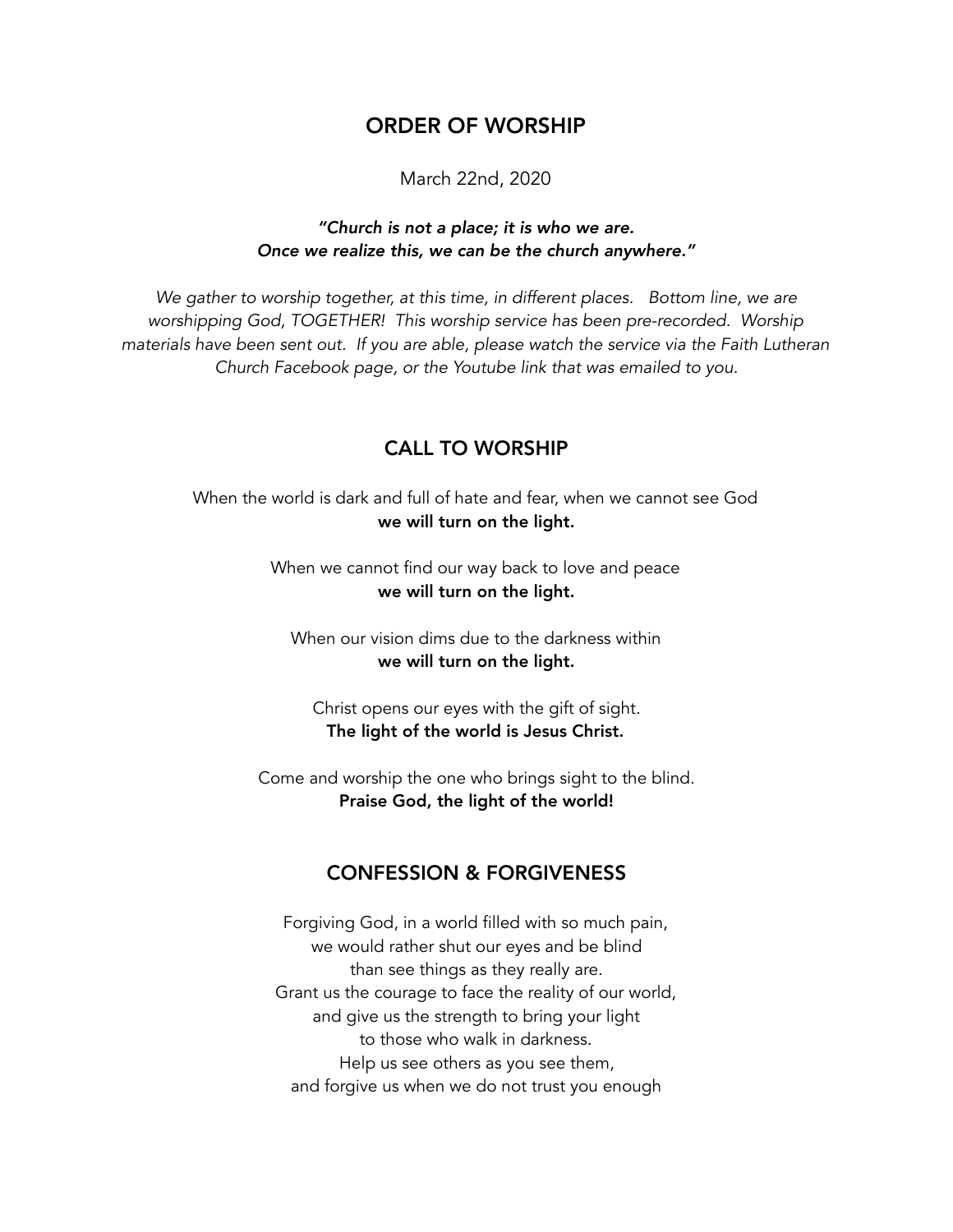to open our eyes to the possibilities before us. Heal our self-inflicted blindness, O God, and lead us in the footsteps of the Light of the World, who reveals your glory in his life, his teachings, and his love. In his holy name, we pray. Amen.

#### ABSOLUTION

Christ came to lead us in paths of righteousness and to guide us through our lives. Christ is with us in times of danger and times of peace. The goodness and mercy of God are given to us each and every day of our lives. God forgives us for our failings, upholds us in love, and leads us to the place that Christ has prepared for us. Believe in your heart that God loves you and forgives you.

#### **SCRIPTURE**

#### *Ephesians 5:8-14*

8Once you were darkness, but now in the Lord you are light. Live as children of light—9for the fruit of the light is found in all that is good and right and true. 10Try to find out what is pleasing to the Lord. 11Take no part in the unfruitful works of darkness, but instead expose them. 12For it is shameful even to mention what such people do secretly; 13but everything exposed by the light becomes visible, 14for everything that becomes visible is light. Therefore it says,

"Sleeper, awake!

 Rise from the dead, and Christ will shine on you."

#### *John 9:1-41*

1As [Jesus] walked along, he saw a man blind from birth. 2His disciples asked him, "Rabbi, who sinned, this man or his parents, that he was born blind?" 3Jesus answered, "Neither this man nor his parents sinned; he was born blind so that God's works might be revealed in him. 4We must work the works of him who sent me while it is day; night is coming when no one can work. 5As long as I am in the world, I am the light of the world." 6When he had said this, he spat on the ground and made mud with the saliva and spread the mud on the man's eyes, 7saying to him, "Go, wash in the pool of Siloam" (which means Sent). Then he went and washed and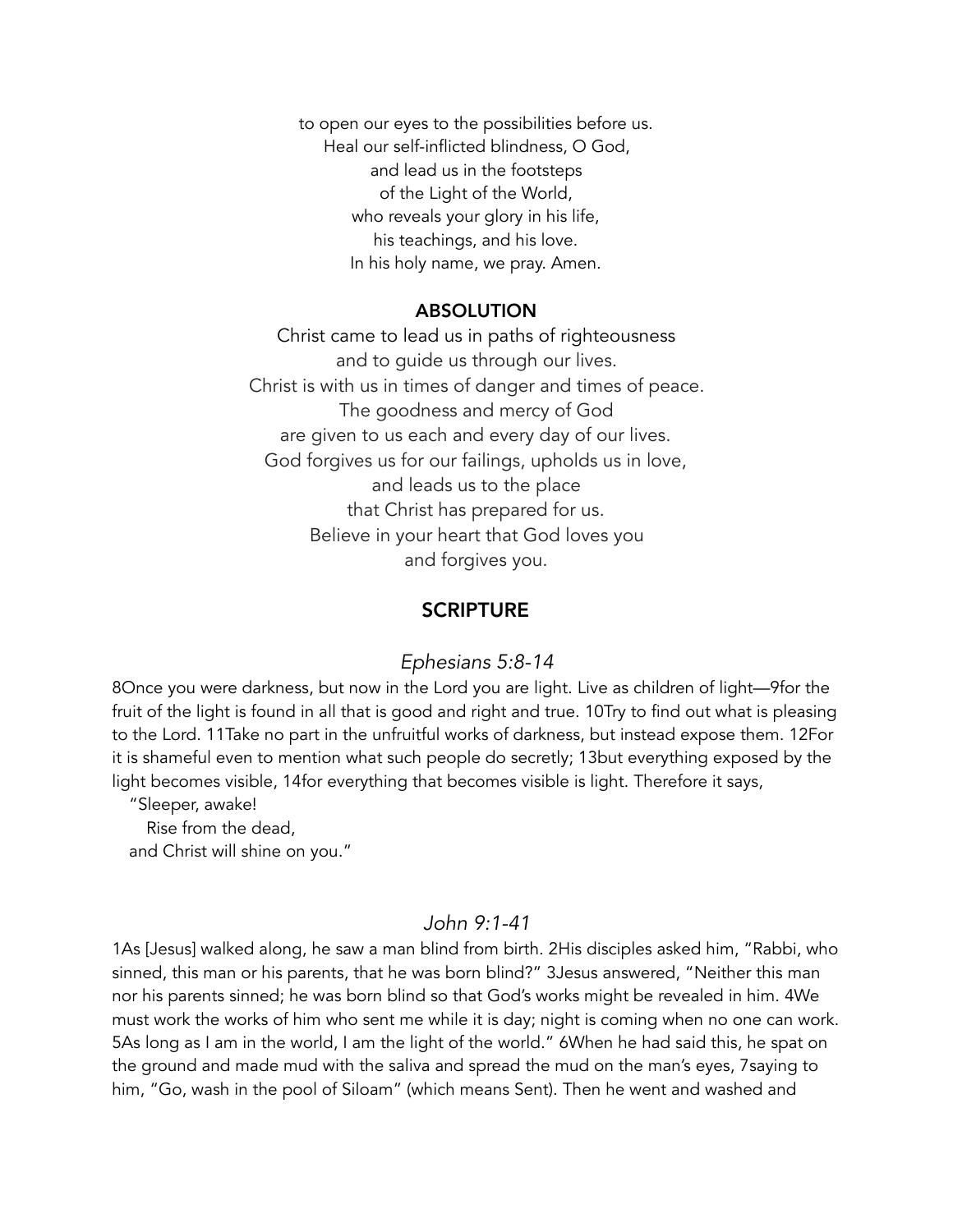came back able to see. 8The neighbors and those who had seen him before as a beggar began to ask, "Is this not the man who used to sit and beg?" 9Some were saying, "It is he." Others were saying, "No, but it is someone like him." He kept saying, "I am the man." 10But they kept asking him, "Then how were your eyes opened?" 11He answered, "The man called Jesus made mud, spread it on my eyes, and said to me, 'Go to Siloam and wash.' Then I went and washed and received my sight." 12They said to him, "Where is he?" He said, "I do not know."

 13They brought to the Pharisees the man who had formerly been blind. 14Now it was a sabbath day when Jesus made the mud and opened his eyes. 15Then the Pharisees also began to ask him how he had received his sight. He said to them, "He put mud on my eyes. Then I washed, and now I see." 16Some of the Pharisees said, "This man is not from God, for he does not observe the sabbath." But others said, "How can a man who is a sinner perform such signs?" And they were divided. 17So they said again to the blind man, "What do you say about him? It was your eyes he opened." He said, "He is a prophet."

 18The Jews did not believe that he had been blind and had received his sight until they called the parents of the man who had received his sight 19and asked them, "Is this your son, who you say was born blind? How then does he now see?" 20His parents answered, "We know that this is our son, and that he was born blind; 21but we do not know how it is that now he sees, nor do we know who opened his eyes. Ask him; he is of age. He will speak for himself." 22His parents said this because they were afraid of the Jews; for the Jews had already agreed that anyone who confessed Jesus to be the Messiah would be put out of the synagogue. 23Therefore his parents said, "He is of age; ask him."

 24So for the second time they called the man who had been blind, and they said to him, "Give glory to God! We know that this man is a sinner." 25He answered, "I do not know whether he is a sinner. One thing I do know, that though I was blind, now I see." 26They said to him, "What did he do to you? How did he open your eyes?" 27He answered them, "I have told you already, and you would not listen. Why do you want to hear it again? Do you also want to become his disciples?" 28Then they reviled him, saying, "You are his disciple, but we are disciples of Moses. 29We know that God has spoken to Moses, but as for this man, we do not know where he comes from." 30The man answered, "Here is an astonishing thing! You do not know where he comes from, and yet he opened my eyes. 31We know that God does not listen to sinners, but he does listen to one who worships him and obeys his will. 32Never since the world began has it been heard that anyone opened the eyes of a person born blind. 33If this man were not from God, he could do nothing." 34They answered him, "You were born entirely in sins, and are you trying to teach us?" And they drove him out.

 35Jesus heard that they had driven him out, and when he found him, he said, "Do you believe in the Son of Man?" 36He answered, "And who is he, sir? Tell me, so that I may believe in him." 37Jesus said to him, "You have seen him, and the one speaking with you is he." 38He said, "Lord, I believe." And he worshiped him. 39Jesus said, "I came into this world for judgment so that those who do not see may see, and those who do see may become blind." 40Some of the Pharisees near him heard this and said to him, "Surely we are not blind, are we?" 41Jesus said to them, "If you were blind, you would not have sin. But now that you say, 'We see,' your sin remains."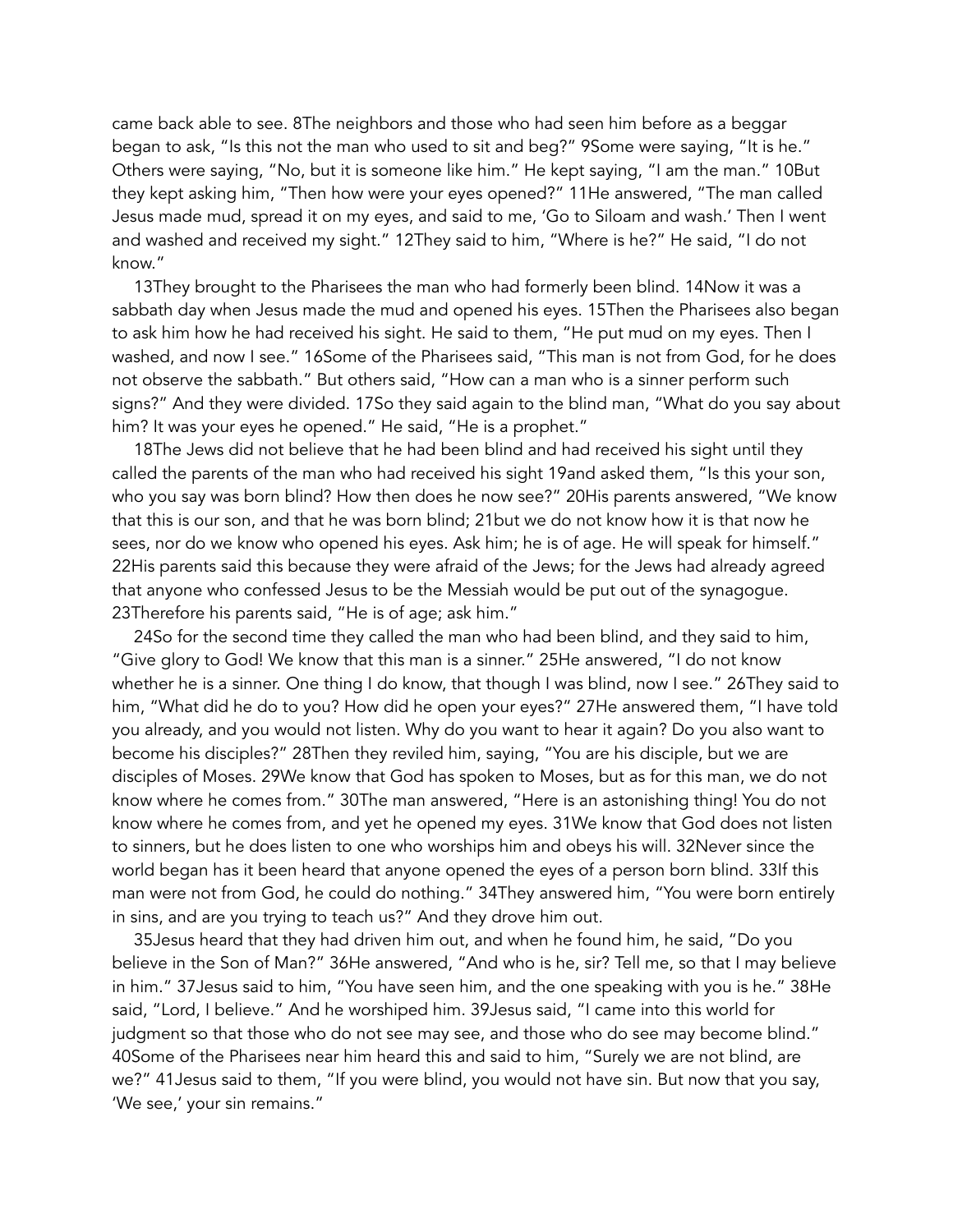# **MESSAGE**

# PRAYERS OF THE CHURCH

## Gracious God,

You are present among us now, wherever we are, as we gather to worship you. Help us to feel connected to one another as the body of Christ, and help us to find ways to be the church while in the midst of self-isolation and social distancing.

Loving Spirit, We pray for our community, nation, and world, as well continue to face uncertainties with COVID-19. Protect the most vulnerable among us, especially those who are sick, those who are isolated, and those who live in fear. Grant wisdom, patience, and clarity to all medical providers and nursing home staff who are already exhausted. We pray for scientists and researchers who are working endlessly to curb the disease. We pray for our government leaders, especially our president and governor, who have to make difficult decisions in the weeks and months to come. We pray for all those who are facing unemployment. We pray that we experience the peace and comfort of Christ. Give us courage to face these days not with fear, but with compassion and concern, trusting that you are always with us.

We pray for all who are in any need. Those who pray to you for wholeness and healing and comfort. We especially pray for Lowell, Sally, Esther, Gene, Judy, Ryan, Johnny, Julie, Casey, Sue, Melanie, Marge, Joyce, Nancy, Jeffrey, Gene, Cloe, Shanna, Mae, Rose Marie, Stephanie, Bryan, Sue, Toni, Brian, Colin, James, Jan, Harvey, and the friends and family of Sidney Olson following his death

Merciful God, you hear our prayers even before we speak them. We lift up these prayers, those spoken and unspoken, trusting in your mercy through Jesus Christ our Lord. Amen.

# THE LORD'S PRAYER

BLESSING